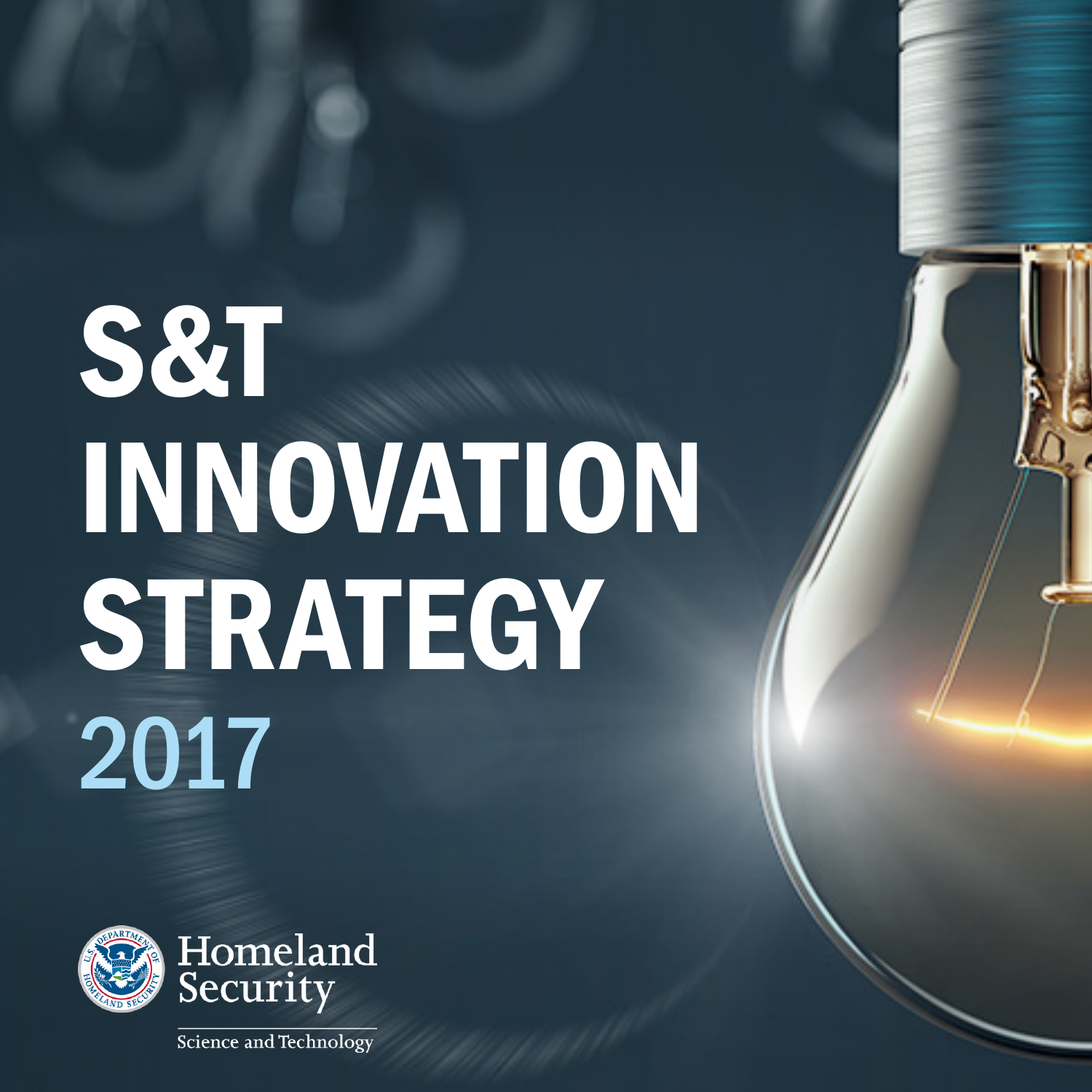# **OVERVIEW**

## Purpose and Scope

This Science and Technology Directorate (S&T) Innovation Strategy ("Strategy") guides and integrates S&T's efforts to identify and leverage technology innovation to address homeland security challenges. The scope of the Strategy encompasses the entire innovation ecosystem, to include Federal departments and agencies, academia, national laboratories, Federally Funded Research and Development Centers (FFRDCs), State and local governments, international partners, and industry. In implementing this Strategy, S&T is focused on expanding engagement with entrepreneurs, startups, small businesses, and others characterized as nontraditional partners.

Executing this Strategy will help S&T achieve its goals to provide solutions that enhance homeland security and/or support safer, more efficient, and cost-effective operations within the Homeland Security Enterprise (HSE).

### Strategic Context

To support DHS missions, S&T must be able to identify, develop, or adapt the best technologies to meet the most pressing needs of DHS Components and first responders. S&T strives to meet this responsibility through innovation and the discovery and development of new, creative ideas that result in effective, gamechanging technologies to address homeland security challenges.

The Homeland Security Act of 2002 gives S&T responsibility for encouraging technological innovation in facilitating the mission of the Department. This Strategy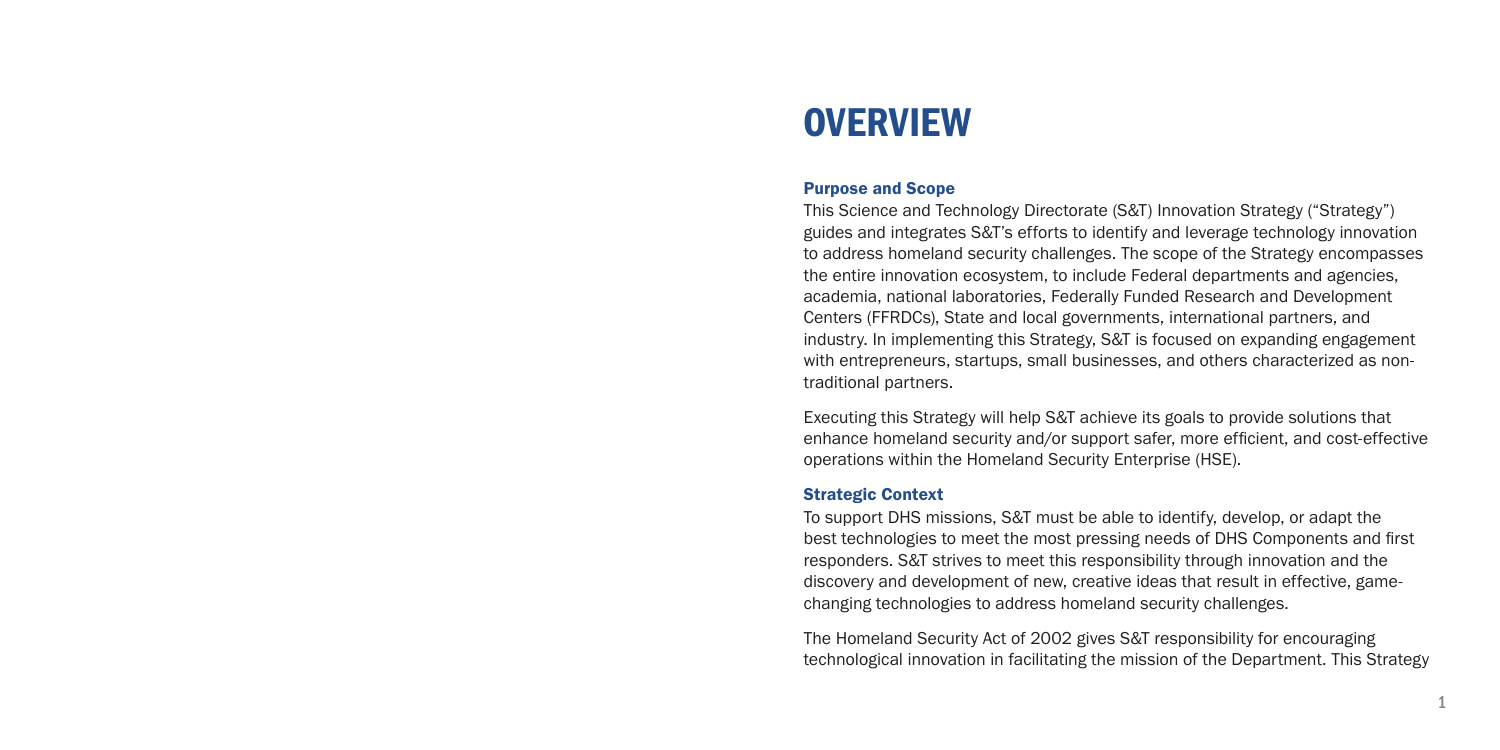outlines S&T's approach to fulfilling that responsibility by connecting with innovative partners and performers ("innovators") to discover novel concepts and cuttingedge technologies and to support the development and transition of effective solutions to the HSE. This approach is consistent with priority initiatives identified in S&T's Strategic Plan to engage the homeland security industrial base and increase collaboration with innovative companies. It is important to note that a majority of end users in the HSE acquire commercial

off-the-shelf (COTS) solutions to address their security needs. Therefore, it is critical for S&T to identify, influence, and leverage innovative COTS solutions and emerging technologies.

Finally, technology innovation requires resources. Analysis of R&D funding sources informs S&T's implementation of this Strategy. As indicated in Figure 1, the major funding for R&D in the U.S. is sourced from the Federal Government and private industry, with industry investment growth significantly outpacing that of the Federal Government. By implementing this Strategy, S&T aims to leverage those investments by engaging innovative partners in industry and government to develop technologies that are relevant to the HSE.



*Figure 1: DHS S&T Budget as a Portion of the Total US R&D Expenditure; Sources: AAAS (left) and NSF (right)* 

#### Organizational Context

This document represents an S&T-wide strategy for leveraging technology innovation in support of DHS missions. While S&T's Homeland Security Advanced Research Projects Agency (HSARPA) and First Responders Group (FRG) play critical roles in identifying and leveraging innovation occurring throughout the broader R&D community, the Capability Development Support Group (CDS) and the Research and Development Partnerships Group (RDP) play key support roles in executing the Strategy. RDP facilitates S&T partnerships with the private sector, academia, national laboratories, other departments and agencies, FFRDCs, and international entities that drive innovation. These partnerships provide the other S&T Groups with direct pathways to inform investments; sponsor cutting-edge technology and capability development; and enable the transition of impactful solutions to end users. Within RDP, the Office of Public-Private Partnerships (P3) has the lead for developing and coordinating S&T's implementation of this Strategy.

#### **Definitions**

For purposes of this Strategy, the following definitions apply:

Innovation describes the multi-stage process by which creative ideas are transformed into new or improved technology products, systems, or services that meet the needs of the homeland security enterprise.

Innovation ecosystem describes the large and diverse range of public and private entities that contribute to creating innovation in the economy. The following stakeholder groups comprise the innovation ecosystem for S&T: industry, academia, national laboratories, other Federal departments and agencies, FFRDCs, State and local governments, and international partners.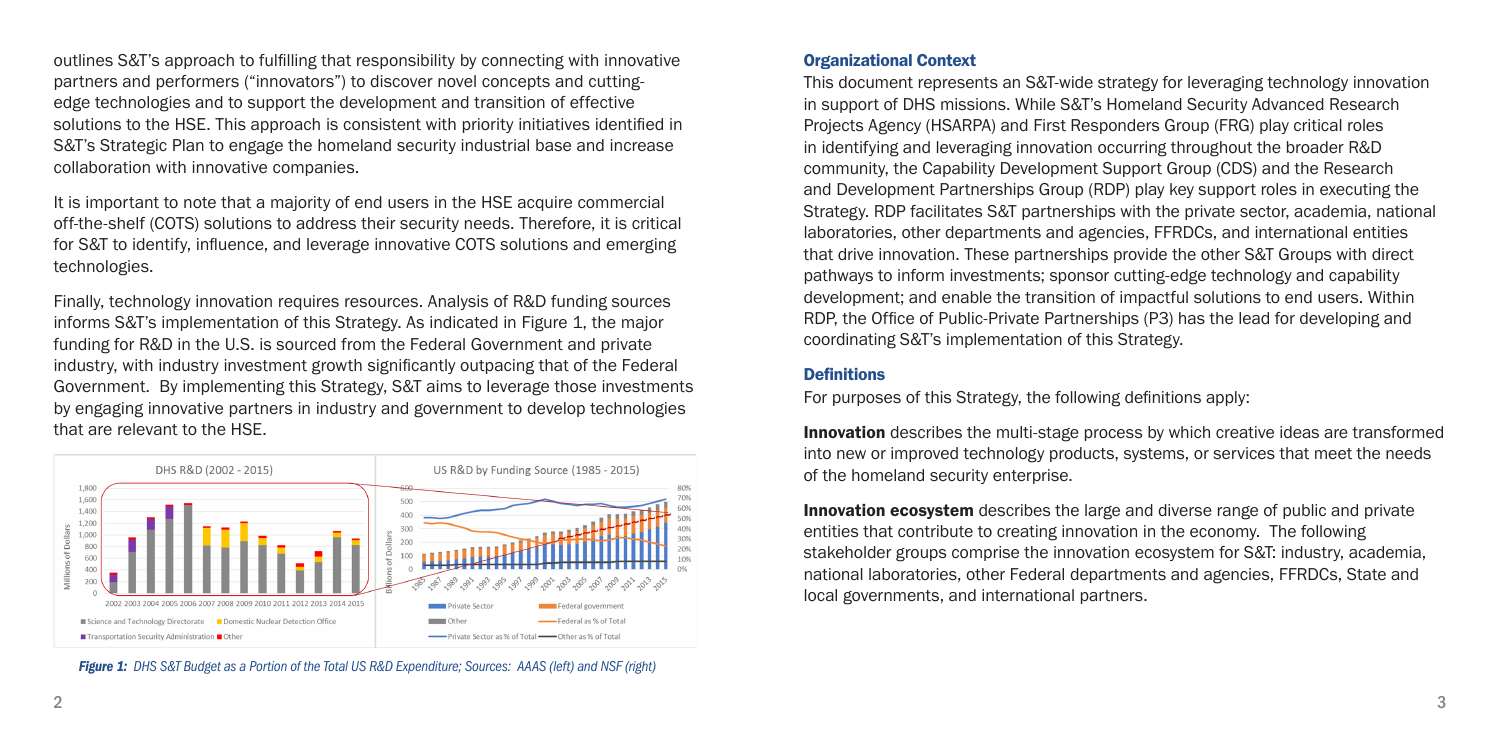# **STRATEGY**

Vision: S&T functions as an integral component of the innovation ecosystem, catalyzing innovation to benefit the homeland security enterprise.

## Goals and Objectives



## Goal 1: Discover

Identify and engage innovators who have technologies and techniques that can contribute to homeland security solutions.



## Goal 2: Partner

Build and sustain partnerships with innovators to promote and support the development of innovative techniques and technologies for the HSE.

# Goal 3: Transition

Facilitate the transition of innovative scientific techniques and technologies to homeland security end users.



# Goal 1: Discover

Identify and engage innovators who have technologies and techniques that can contribute to homeland security solutions.

The focus of the first goal is discovery. Given the magnitude of investment in technology development by other government agencies and industry, efforts to achieve this goal will lay the groundwork to capitalize on these investments by identifying relevant innovators that have techniques and technologies that can positively impact the homeland security mission. If industry better understands DHS needs and opportunities in the homeland security market, they can make stronger business cases to direct resources into technology developments that address HSE requirements. In addition, S&T supports the demonstration of innovative technologies and capabilities with end users in operational settings. The results of these tests help inform our HSE customers about a new capability and how it can impact operations.

*Objective 1.1: Clearly define and communicate HSE needs (e.g., S&T priorities, IPT gaps, intellectual property needs) to a range of innovators and provide information on available funding opportunities anticipated for each need.* 

*Objective 1.2: Maintain a capability to scout for relevant existing and emerging technologies that can benefit the HSE from a wide variety of sources (e.g., academia, industry, other government agencies, investment community), whether in the U.S. or in foreign countries.* 

*Objective 1.3: Maintain awareness of emerging technology trends and the HSE market.* 

*Objective 1.4: Support opportunities to evaluate and demonstrate emerging and novel capabilities for homeland security.*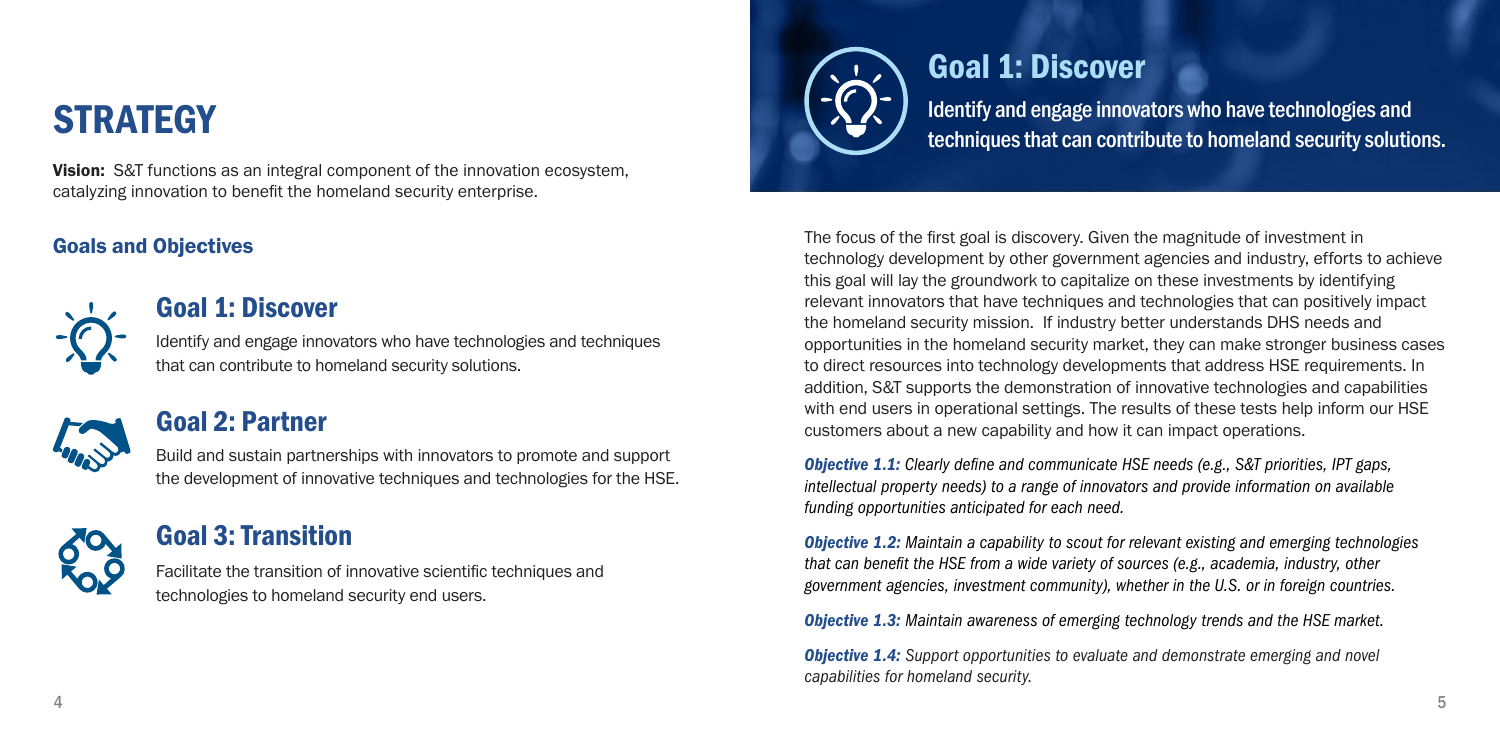

## Goal 2: Partner

Build and sustain partnerships with innovators to promote and support the development of innovative techniques and technologies for the HSE.



## Goal 3: Transition

Facilitate the transition of innovative scientific techniques and technologies to homeland security end users.

The focus of the second goal is partnering with innovators. Industry and Federal agencies are spending hundreds of billions of dollars on technology development. Part of S&T's Strategy is to leverage that investment by engaging innovative partners to create HSE-relevant technologies. By partnering with organizations to develop impactful solutions, S&T is strategically helping shape the products that emerge as COTS products.

*Objective 2.1: Understand the range of innovators and build capabilities that influence those with innovative ideas to engage with S&T.* 

*Objective 2.2: Provide mechanisms to partner with innovators to develop and incentivize solutions to homeland security challenges.* 

The purpose of this goal is to facilitate the transition of innovative solutions to homeland security end users. The S&T Lexicon defines transition as "the assignment of ownership and operation/maintenance of a product or system." S&T is improving and institutionalizing commercialization and transition support activities, and implementing best practices to increase the success of technologies that are made available to HSE operators.

*Objective 3.1: Provide opportunities for the private sector to leverage S&T's intellectual property, unique facilities, and talent through licenses and other agreements.* 

*Objective 3.2: Provide partnership information, resources, and standards development support to facilitate the commercialization of HSE solutions.*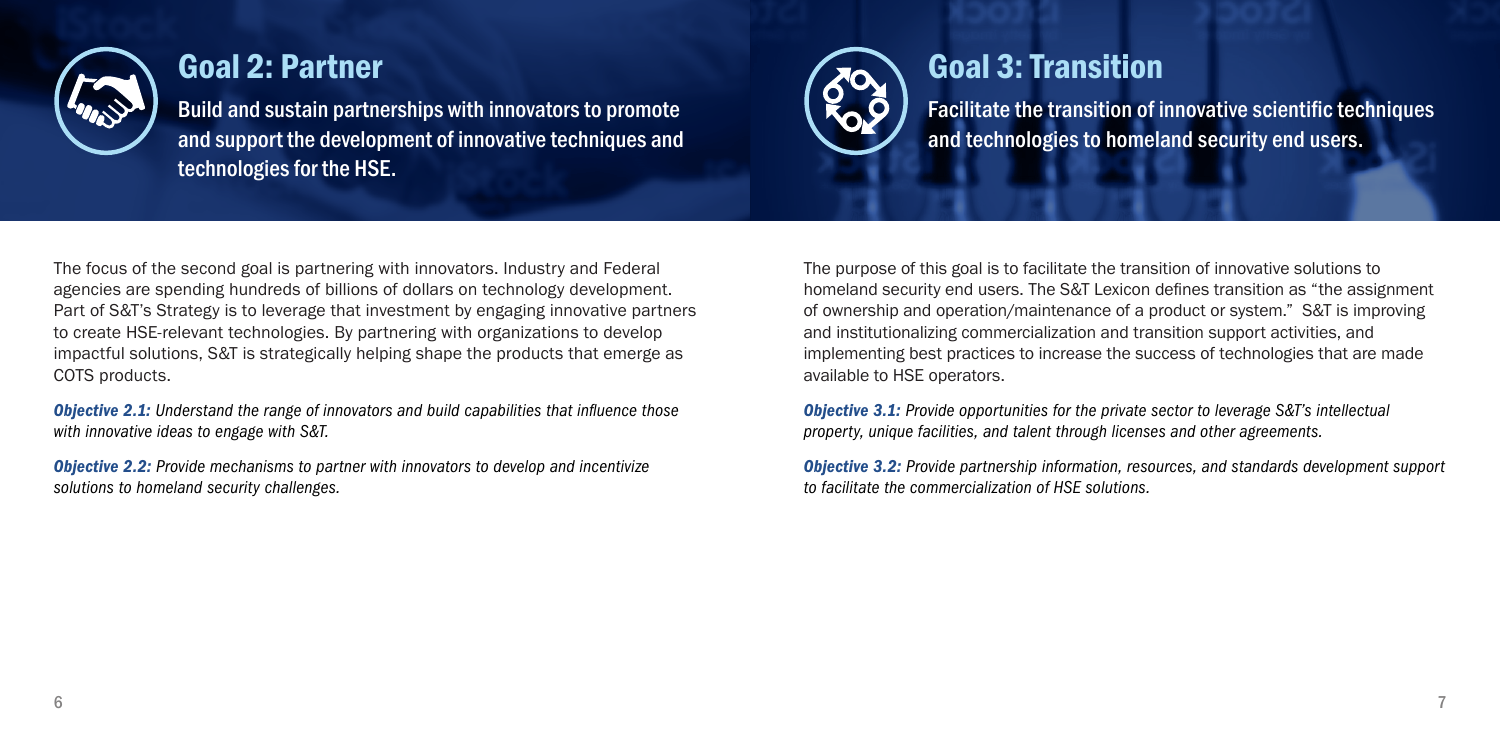# IMPLEMENTATION APPROACH

#### Measuring Progress

| <b>IMPLEMENTATION APPROACH</b>                                                                                                                                                                                                                                                                                                                                                                                                     | The outcomes and corresponding success indicators are presented in the table below.                                        |                                                                                                                                                                        |
|------------------------------------------------------------------------------------------------------------------------------------------------------------------------------------------------------------------------------------------------------------------------------------------------------------------------------------------------------------------------------------------------------------------------------------|----------------------------------------------------------------------------------------------------------------------------|------------------------------------------------------------------------------------------------------------------------------------------------------------------------|
|                                                                                                                                                                                                                                                                                                                                                                                                                                    | <b>Success Outcomes</b>                                                                                                    | <b>Success Indicators</b>                                                                                                                                              |
| S&T developed an Implementation Plan that details how the S&T Groups will<br>implement this Strategy using a phased three-year approach. The Plan identifies<br>key activities and milestones that link back to the strategic goals and objectives in<br>this document.                                                                                                                                                            | S&T grows and strengthens its partner base<br>(Goal 1)                                                                     | S&T broadens its reach to innovators across the<br>innovation ecosystem                                                                                                |
|                                                                                                                                                                                                                                                                                                                                                                                                                                    |                                                                                                                            | S&T effectively communicates homeland security<br>needs to technology innovators                                                                                       |
| <b>Measuring Progress</b><br>To accomplish the objectives of this Strategy, S&T's implementation activities will<br>focus on achieving four primary outcomes that align to the strategic goals listed<br>above. During the first year of implementing the Strategy, S&T will establish a<br>baseline for measurement and will track progress against FY17 milestones identified<br>in the Innovation Strategy Implementation Plan. | S&T is aware of the development of<br>technologies at the forefront of innovation<br>(Goals 1 & 2)                         | S&T reliably and continuously identifies<br>information on technologies and companies at the<br>forefront of innovation that have applications to<br>homeland security |
|                                                                                                                                                                                                                                                                                                                                                                                                                                    |                                                                                                                            | S&T routinely incorporates information on<br>innovative technologies and companies into<br>decision-making                                                             |
|                                                                                                                                                                                                                                                                                                                                                                                                                                    |                                                                                                                            | S&T participates in the development of innovative<br>technologies for homeland security applications                                                                   |
|                                                                                                                                                                                                                                                                                                                                                                                                                                    | S&T helps to refine the HSE market to mitigate<br>risk and increase the likelihood of commercial<br>success (Goal 3)       | Industry applies its resources toward meeting the<br>demands of the HSE market                                                                                         |
|                                                                                                                                                                                                                                                                                                                                                                                                                                    | S&T-supported commercial products<br>are available to, bought by, and in<br>use by homeland security end users<br>(Goal 3) | S&T facilitates the transition of more technologies<br>into the commercial marketplace                                                                                 |
|                                                                                                                                                                                                                                                                                                                                                                                                                                    |                                                                                                                            | Homeland security end users are more satisfied<br>with products available on the commercial market                                                                     |